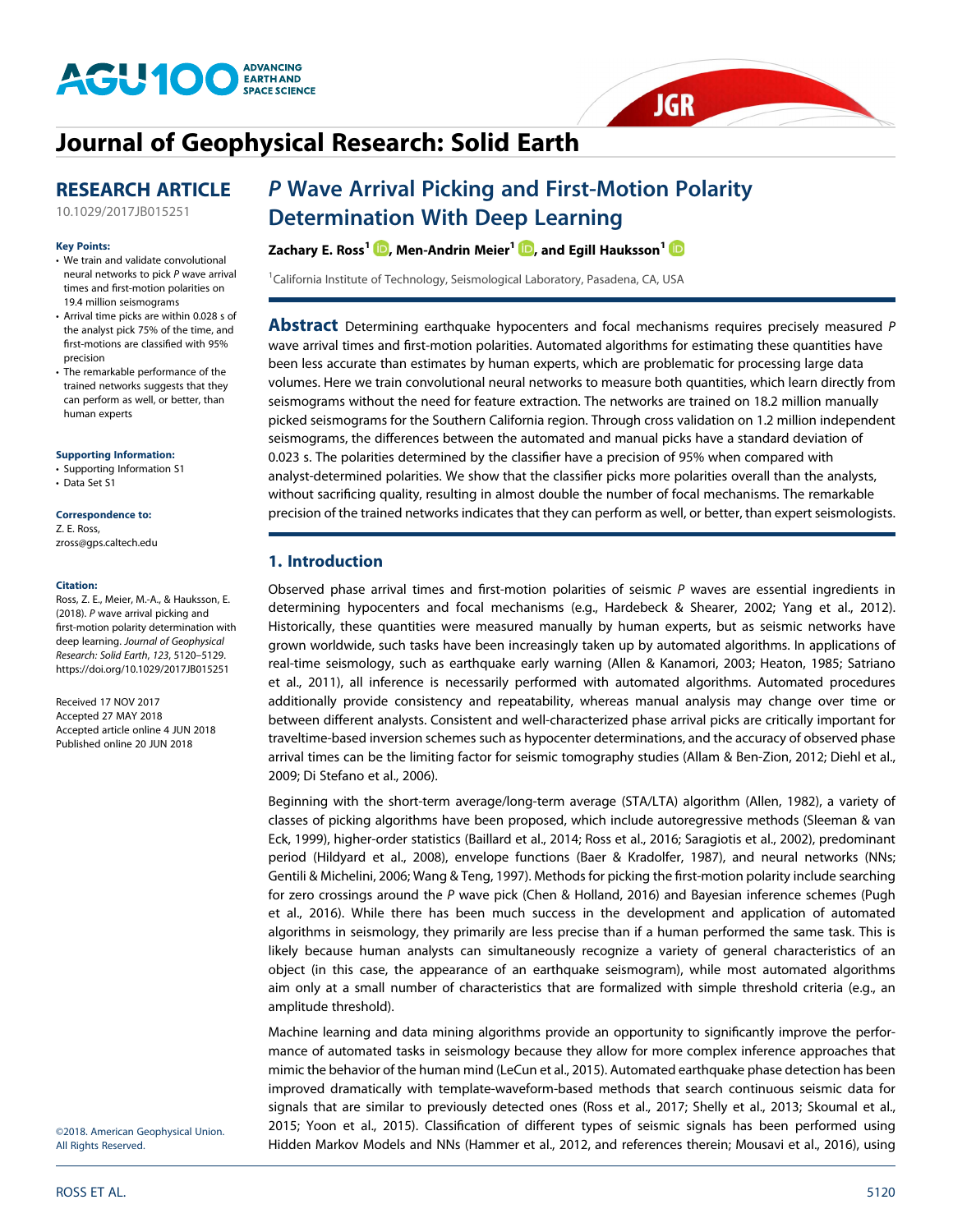

# **Journal of Geophysical Research: Solid Earth 10.1029/2017JB015251**



Figure 1. Cartoon depicting a convolutional neural network workflow for arrival time picking. In the first convolution step, the input seismogram is filtered in parallel with  $n = 32$  different filters with a length of 21 samples each. The filter specifications themselves are learned during the model training. The output of each filter is down-sampled in a subsequent pooling step by retaining the maximum of any two neighboring samples ("max pooling"). The process is repeated several times more, after which the output signals are concatenated and used as the input for a fully connected neural network. The convolutional network is a learnable feature extraction system that works together with a fully connected network for classification and regression tasks.

both supervised and unsupervised approaches. Chen (2018) proposed an unsupervised microseismic picking algorithm that utilizes fuzzy clustering to identify signal onsets.

When sufficient amounts of labeled training data are available, supervised approaches enable direct quantification of the precision of a learning algorithm since the ground truth is known beforehand. Because of the decadelong efforts of the Southern California Seismic Network (and its predecessors) to measure precise arrival times and first-motion polarities by hand on a routine basis, we can take advantage of the rapid recent advances in NN technology. In general, NNs form a nonlinear mapping function with a large number of terms (up to several millions for deep NN) that take a set of input values (e.g., the amplitudes of a seismogram or engineered features) and map them to a desired output (Figure 1). This output can be the prediction of a continuous variable (e.g., a phase onset time) or a class prediction (e.g., whether the first motion is up or down). The mapping function is organized in sequential layers of neurons, each of which is a simple function that acts on incoming data and passes the result on to the next layer. The coefficients of the terms of the mapping function are empirically optimized with large amounts of data, such that a given set of input values leads to an output that is as close as possible to the desired output (e.g., maximally precise picks or correct class predications across a large validation data set).

In recent years, the field of computer vision has undergone rapid transformation due to the emergence of convolutional neural networks (CNNs; Krizhevsky et al., 2012; LeCun et al., 1998; Simonyan & Zisserman, 2014; Szegedy et al., 2015; Zeiler & Fergus, 2014), a powerful variant of supervised machine learning. CNNs differ from classical fully connected NN in that they first use a set of locally connected convolution and pooling layers that are fed with the data directly (Krizhevsky et al., 2012), rather than features extracted from the data. Each convolution layer consists of a set of learnable filters that are convolved with the outputs of a previous layer to identify patterns of interest anywhere within that data subset. In this case, learnable means that the coefficients of the filters are optimized along with all the other coefficients of the network during the training process. After convolution, pooling layers are commonly used to decimate the convolution output so that subsequent layers learn attributes of a rescaled representation of the original input data. This helps recognizing variants of the same objects with different sizes, and it leads to an indirect connection between the only locally connected neurons of any individual pair of layers with the distant neurons of more shallow layers.

This first part of a CNN can be thought of as a feature extraction system that distills the relevant information from the input data, and then passes it on to a standard fully connected NN. CNNs are now the state-of-theart approach in object detection and localization (Girshick et al., 2014; Krizhevsky et al., 2012). By their design they excel at performing pattern recognition that is invariant with respect to translation, scaling, and other types of distortions, which is a weakness of standard NN and other types of machine learning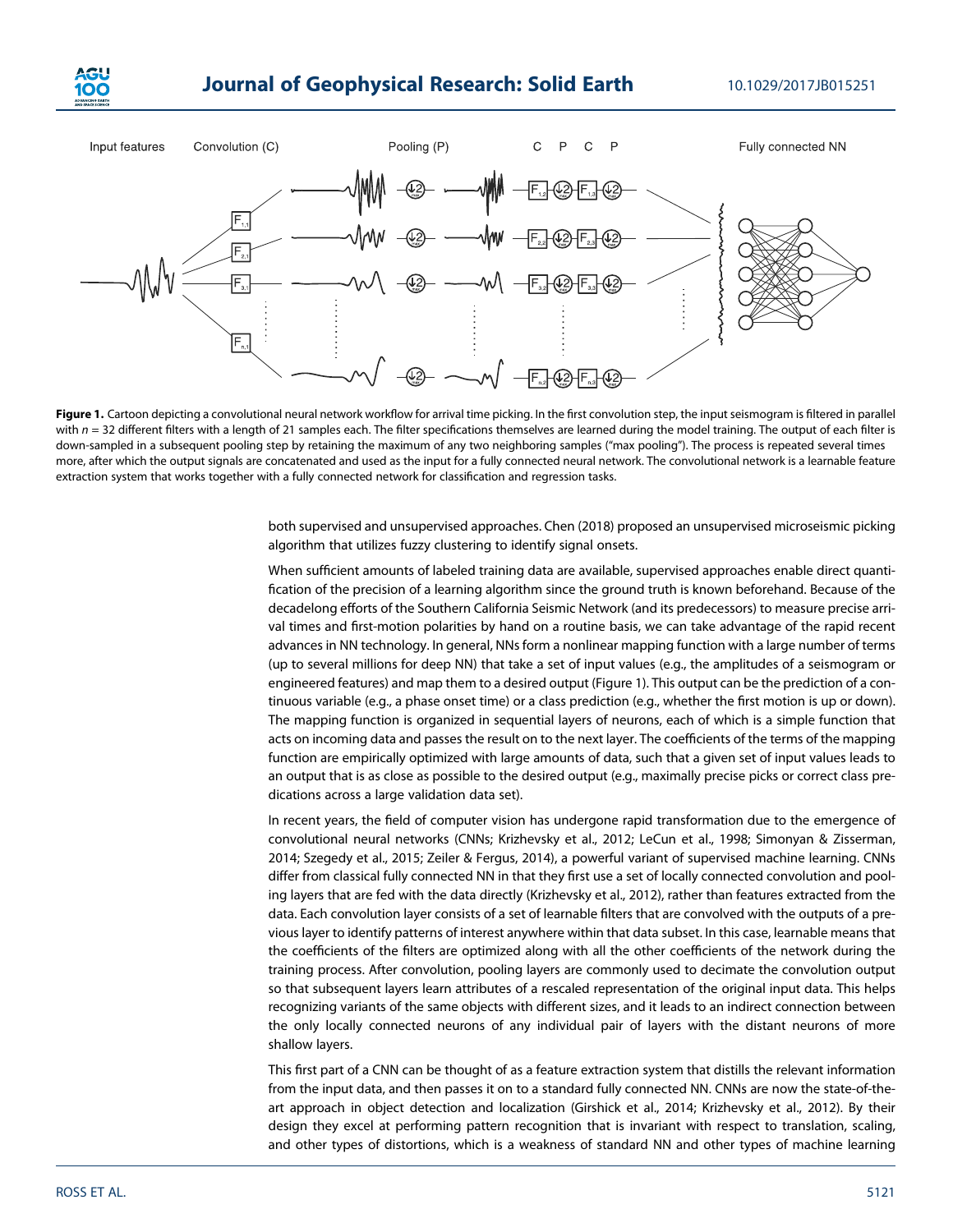

| Table 1                                             |  |
|-----------------------------------------------------|--|
| Model Architecture for Picking P Wave Arrival Times |  |

| Layer         | Stage      | No. of channels | Filter size              |
|---------------|------------|-----------------|--------------------------|
|               | <b>CBP</b> | 32              | 21                       |
| $\mathcal{P}$ | <b>CBP</b> | 64              | 15                       |
| 3             | <b>CBP</b> | 128             | 11                       |
| 4             | <b>FB</b>  | 512             | $\overline{\phantom{a}}$ |
| 5             | <b>FB</b>  | 512             | $\overline{\phantom{a}}$ |
| 6             |            |                 | -                        |

Note. CBP, convolution, batch normalization, pooling; FB, fully connected, batch normalization; F, fully connected.

algorithms. As earthquake seismograms can be viewed as onedimensional images with three components, we demonstrate that the power of CNN algorithms can be readily and effectively applied to seismology problems.

Here we develop and apply a framework for automated P wave picking and first-motion classification using two separate CNNs. We utilize millions of picks and polarities determined by human experts at the Southern California Seismic Network (SCSN) from 2000 to 2017 to train and validate both networks. We show that the CNN produce extraordinarily precise picks and first-motion polarity classifications that are comparable to, or better than, those made by humans.

## 2. Data

We used the records of 273,882 earthquakes recorded by the SCSN (Southern California Earthquake Data Center, 2013) from 2000 to 2017 at 692 stations. Seismograms were only used for stations within an epicentral distance of 120 km. The data are a mixture of HHZ, HNZ, and EHZ channels. These seismograms are associated with 4,847,248 manually determined P wave picks and 2,530,857 first-motion polarities assigned by SCSN analysts.

# 3. Methods and Results

To use CNN for picking the polarity and arrival time of a  $P$  wave, we break the task into two primary steps. First, the onset of the P wave needs to be located reliably, and second, the sign of the first swing of the P wave needs to be determined. Our methodology uses a separate CNN for each task, in a manner that is very similar to object localization and detection within 2-D images (Sermanet et al., 2013). First, a precise onset time is determined for each P wave arrival using a CNN acting as a regressor, and second, the first-motion polarities of the seismograms are determined using a different CNN acting as a classifier.

### 3.1. P Wave Picking

Before a CNN can be trained to pick  $P$  waves, the waveform data must undergo preprocessing. All data are down-sampled to 100 Hz, detrended, and filtered with a causal Butterworth filter between 1 and 20 Hz. We only use the vertical component of the sensor on which the analyst picked the arrival times. The instrument response is not removed. Most SCSN stations have co-located sensors, and therefore, this distinction is important to ensure that the algorithm training and testing are performed on the same data set that was used by the analysts. We randomly split the 4,847,248 records into a training set and a test (verification) set. Rather than split the data evenly between the two sets, we chose to have the training set consist of 75% of the records, with the remaining 25% forming the validation set. This allows more records to be used in the learning process, which benefits from having as much data as possible.

We then select a 4-s-long feature window centered on the  $P$  wave arrival. In order to mimic the situation where the true pick time is unknown, we perturb the center of the feature window with a uniform random perturbation shift between  $-0.5$  and 0.5 s. In the training data set we use each seismogram five times with different random windows, which artificially expands the training data set to nearly 18.2 million records (e.g., Sermanet et al., 2013). The 400 waveform amplitude samples of each seismogram are the features that we use as input data. The maximum perturbation of 0.5 s ensures that enough of the P wave is always inside the feature window. Example waveforms are shown in Figure S3. For future waveforms to be picked with an undetermined arrival time, the window length is large enough to use with theoretical arrival times computed from a 1-D velocity model for selecting a window center. Next, the amplitudes in each feature window are normalized by the peak absolute amplitude in the window. This helps to suppress the influence of amplitude variations with magnitude, distance, and other factors and is motivated by the bounded gray scale range [0, 1] used in image recognition algorithms (although here the range is  $[-1, 1]$ ).

The CNN is then trained as a regressor using the randomly located P wave arrival time within the feature window as the dependent variable. The CNN model used for the training process is summarized in Table 1. The convolution and full-connected layers use rectified linear units (ReLUs) as the activation function (Nair &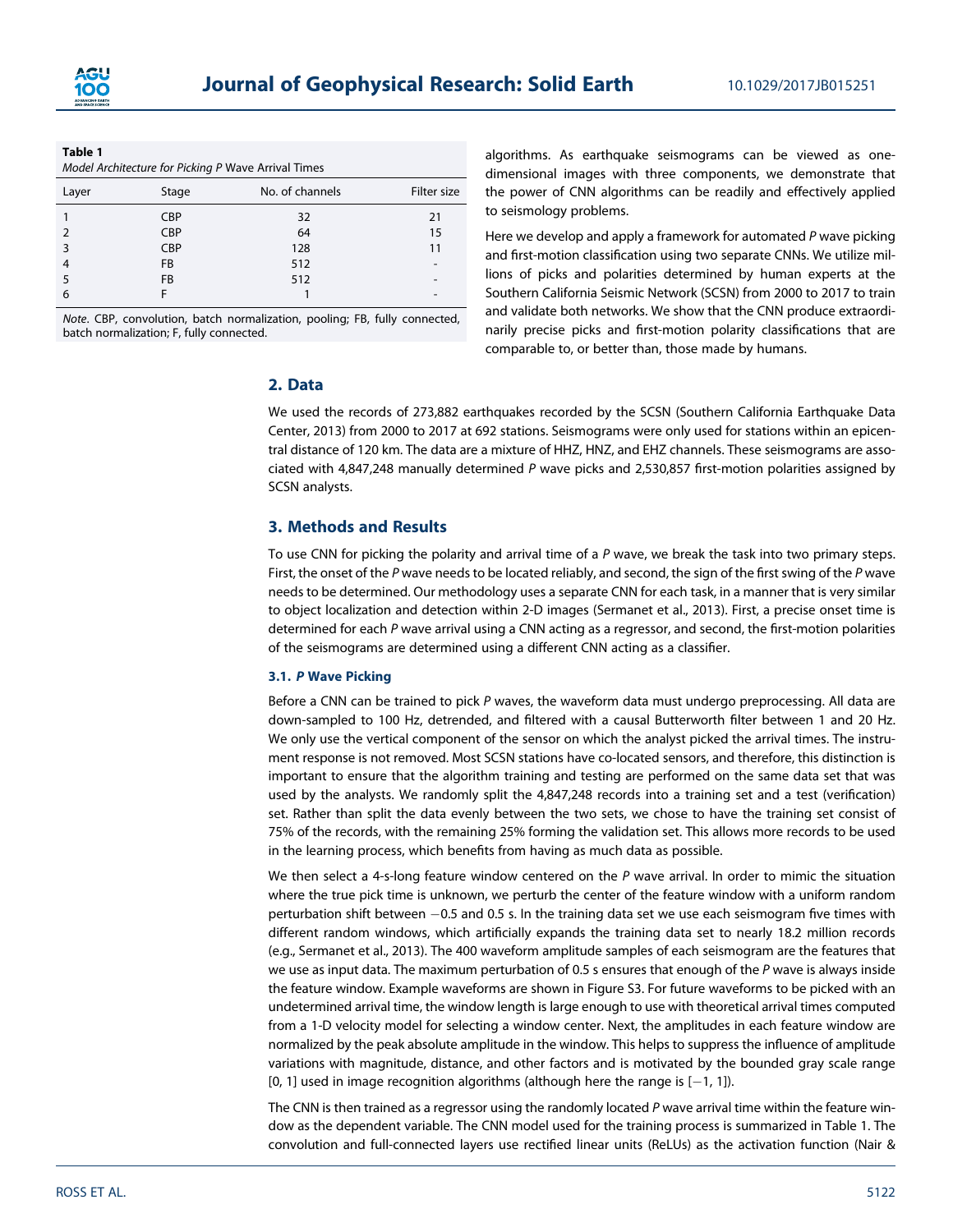

Figure 2. Summary statistics for the test data set. About 6.1 million records were used for validation. (a) Histogram of picking errors relative to analyst pick. (b) Cumulative histogram of the absolute picking error. (c) Cumulative histogram of signal-to-noise ratio values for all P wave onsets.

Hinton, 2010), while the output layer uses linear activation. The training is performed using the Adam stochastic optimization algorithm (Kingma & Ba, 2014) using the default learning rate of 0.001, in batches of 480 seismograms. The batch size controls how many records used for each iteration of the learning process, while the learning rate is a hyperparameter of the optimization algorithm. We use a Huber loss function (Huber, 1964), and regularization is provided through batch normalization applied to all of the layers (Ioffe & Szegedy, 2015). We terminated the learning process when the validation loss had not decreased over the previous 5 epochs, and selected the model with the best results over the full training history. We varied the learning rate over the range of 0.0001–0.1 and found that the recommended value of 0.001 produced the best results when validated against the test data set. The learning process lasted for a total of 25 epochs, and Figure S1 shows the training and validation loss as a function of epoch number. Three NVIDIA GTX 1060 graphics processing units (GPUs) were utilized for training the model, and each epoch took approximately 15 min to complete.

Figure 2 contains histograms of the difference between the predicted and analyst pick for the 6.1 million validation samples. The mean difference is  $-3 \times 10^{-3}$  s, i.e., an order of magnitude smaller than the sampling interval of 0.01 s. The standard deviation is 0.023 s (Figure 2a), and 75% of the picks are within 0.028 s of the analyst pick (Figure 2b). The 90th percentile for the absolute differences is 0.074 s. While calculating the mean and standard deviation, the outer fence method was used to remove a very small number of extreme outliers, but for all other statistical metrics, these outliers were left in place. For comparison,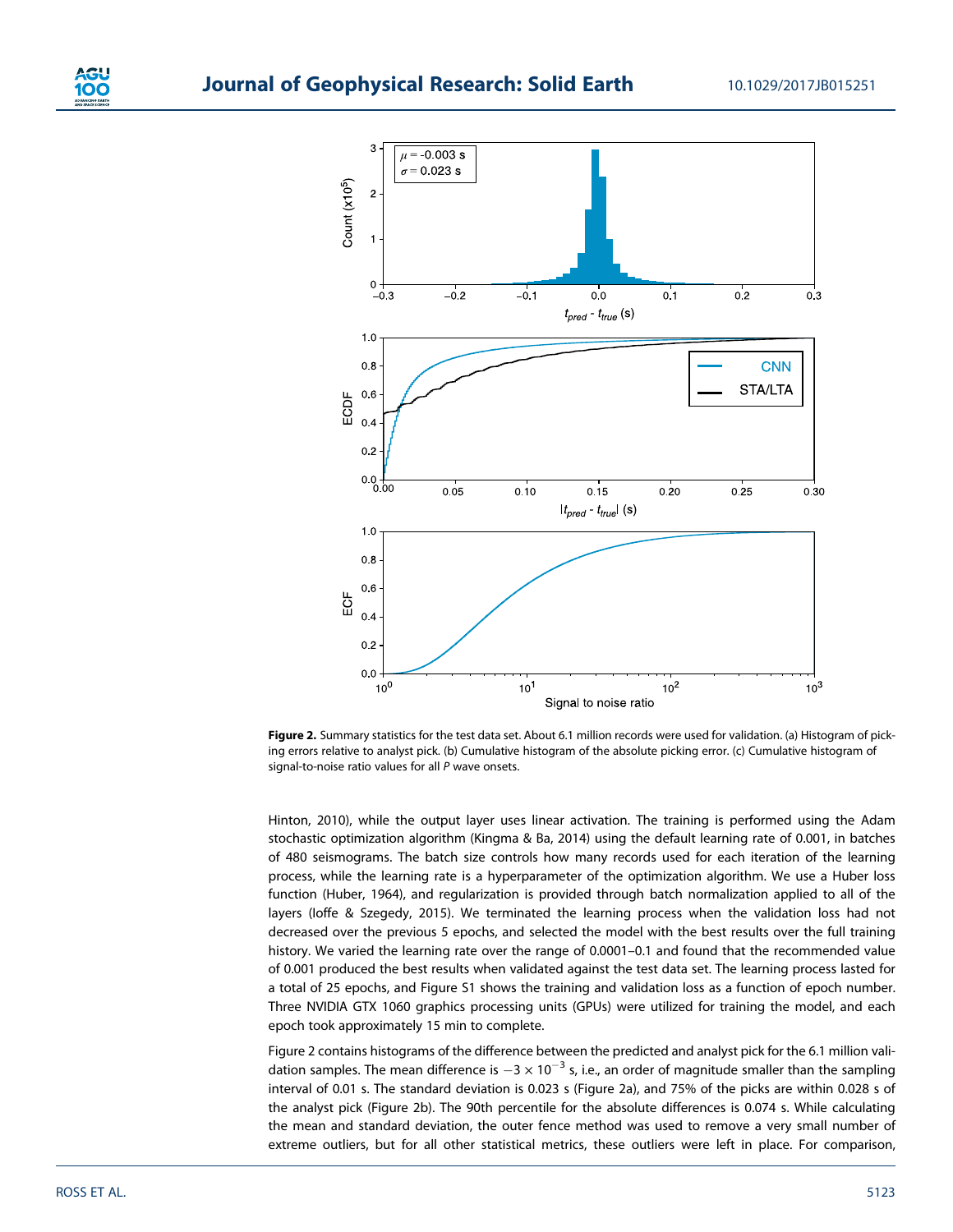

Figure 3. Distribution of absolute picking error as a function of (a) signal-to-noise ratio, (b) epicentral distance, and (c) magnitude. For records with low signal-to-noise ratio, the network still mimics the human analysts' behavior with high precision.

picking errors from methods based on standard fully connected NNs have been reported with a standard deviation of 0.06–0.07 s (Gentili & Michelini, 2006), while errors from STA/LTA and kurtosis detectors generally have a standard deviation of 0.08–0.20 s (Gentili & Michelini, 2006; Nippress et al., 2010). Thus, the picks made using the trained convolutional network are about 3–10 times more precise than most commonly applied methods. Furthermore, the precision of the convolutional network is comparable to the errors believed present in the analyst picks (due to the presence of noise) and are based on all picks in the test data set, without a single record being excluded. This is rather remarkable since most records have low signal/noise ratios (Figure 2c), which complicates the task of estimating phase arrival times. Examples of randomly chosen seismograms and the automated picks are shown in Figure S4.

Figure 3 displays percentiles of the absolute pick error as a function of signal-to-noise ratio (SNR), epicentral distance, and event magnitude. Here SNR is defined as the ratio between the peak absolute amplitude in the 0.5 s before and after the analyst P wave pick in order to quantify the sharpness of the onset. There is a visible trend of decreasing pick error with SNR. The pick error increases rapidly for SNR < 5, which reflects the fact that true onsets under these conditions are likely to be beneath the noise level and therefore undefined. Pick error increases weakly with distance, presumably because SNR decreases with distance. The error is generally constant with magnitude. Overall, these numbers demonstrate the robustness of the method for picking P wave arrivals with high precision across the entire data set.

#### 3.2. First-Motion Polarity Classification

With the ability to precisely pick the P wave onset time, we now focus on the task of classifying first-motion polarities. The same preprocessing steps used for the arrival picking CNN are applied here as well. Each record is then labeled as up (u), down (d), or unknown (k) based on whether a first-motion polarity was assigned by the analyst for the station of interest. Records for which an analyst has determined a P wave arrival time but not assigned a first-motion polarity are assigned label (k). This labeling process results in 2,525,947 records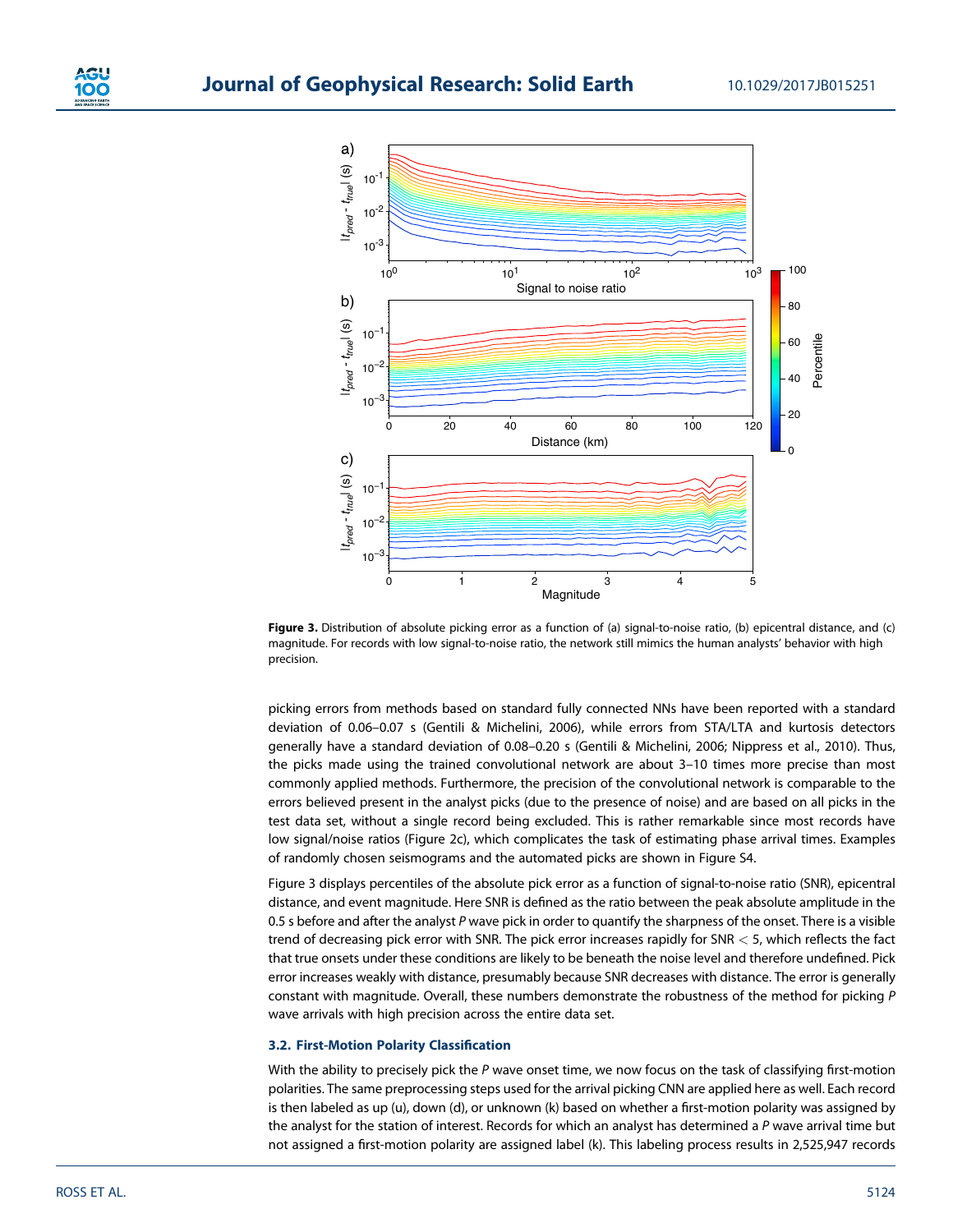

#### Table 2

|              | Number of Seismograms for Each Class in the Training and Test Sets |      |
|--------------|--------------------------------------------------------------------|------|
| <b>Class</b> | Training                                                           | Test |

| <b>Class</b> | <b>Hall IIII</b> y | ו כאנ     |
|--------------|--------------------|-----------|
| Up           | 4,156,990          | 586,018   |
| Down         | 4,156,990          | 277,133   |
| Unknown      | 4,156,990          | 1,489,903 |

labeled up or down and 2,321,301 records labeled unknown. These labels are not equally represented in the data set, which can have an influence on the trained model. Therefore, we first identify the label with the fewest values of the three (d). This value (831,398) is then used for splitting the data, rather than from the total number, to ensure even representation of the three classes during the training process. The total number of seismograms for each class and data set are summarized in Table 2, including the augmented volume of seismograms for the training data.

These labeled samples are then used to train the second CNN with the same architecture as the pick time CNN, except that for this network the final output layer is replaced with a softmax activation function (classifier). Table 3 contains a diagram summarizing each of the layers and the output classification scheme. Softmax is a multidimensional generalization of the logistic function and is widely used with NNs to map a set of input values into a set of output values in the range [0, 1], such that the outputs sum to 1. We again train this CNN using the Adam optimization algorithm, but using a cross-entropy loss function. A learning rate of 0.001 is used to train the CNN in batches of 480, for 8 epochs, with a patience value of 5.

We now evaluate the success of the CNN to classify the first-motion polarities for all records of the validation data set (Figure 4). The precision for determining a given class is defined as the number of true positives divided by the total number of records assigned to the class by the CNN. Here we also have the possibility of making picks (correctly) that an analyst could not. However, because we cannot validate these classifications without ground truth, we do not include them in this particular evaluation (they will be examined in detail subsequently). As an example, for class (u), precision is defined as the number of cases when both the CNN and analysts assigned (u) (true positives), divided, and the total number of number of cases when the CNN assigned (u), and the analysts assigned either (u) or (d) (true positives plus false positives). The overall precision for class (u) is 0.97, while for (d) it is 0.93. This means that 3% and 7% of the picks labeled as (u) or (d), respectively, by the CNN were assigned the opposite first-motion polarity by the analysts. Recall, which measures the fraction of cases of a given class (made by the analysts) that were correctly identified by the classifier, is 0.80 for up and 0.81 for down. These numbers indicate that about 20% of the polarity picks made by the analysts were assigned (k) by the CNN. However, as we will demonstrate subsequently, the CNN makes  $236,237$  ( $\sim$ 27%) additional picks that the analysts did not, and their good agreement with independently determined focal mechanisms suggests that these polarities are typically accurate as well.

These precision and recall numbers represent averages for the entire data set. In Figure 4a we show the average precision and recall of the CNN in a range of SNR bins. When the method chooses to assign a first-motion polarity (i.e., to assign a label other than "k"), the precision is near 98% for SNR  $> 10$ , and only marginally worse for low SNR conditions. The recall generally increases with SNR, reaching around 87% for SNR 10. The fact that the recall is lower than the precision suggests that if the classification is uncertain due to low a SNR, the network acts conservatively in that it assigns label (k), rather than (u) or (d), thereby decreasing recall rather than precision. Figure 4b shows the precision and recall of the CNN as a function of epicentral distance. While precision generally varies little with distance, recall decreases steadily with distance, presumably because the lower SNR leads to more assignments of label (k). Figure 4c shows the precision and recall of

| Table 3                                                    |
|------------------------------------------------------------|
| Model Architecture for Determining First-Motion Polarities |
|                                                            |

| Layer         | Stage      | No. of channels | Filter size     |
|---------------|------------|-----------------|-----------------|
|               | <b>CBP</b> | 32              | 21              |
| $\mathcal{P}$ | <b>CBP</b> | 64              | 15              |
| 3             | CBP        | 128             | 11              |
| 4             | FB         | 512             | $\qquad \qquad$ |
| 5             | FB         | 512             |                 |
| 6             |            |                 |                 |

Note. CBP, convolution, batch normalization, pooling; FB, fully connected, batch normalization; F, fully connected.

the CNN as a function of magnitude. The precision is again about 95% for the full range of magnitudes, but the recall slowly increases with magnitude.

#### 3.3. Focal Mechanism Comparisons

The first-motion polarities are used to determine earthquake focal mechanisms. We use all of the predicted first-motions from the validation data set to calculate focal mechanisms with the HASH method (Hardebeck & Shearer, 2002) to invert the polarities. The velocity models provided with the HASH code for Southern California are used. The minimum number of required polarities is 8, and the maximum azimuthal and takeoff angle gaps allowed are 90 and 60°, respectively. In this study, we specifically do not use S/P amplitude ratios to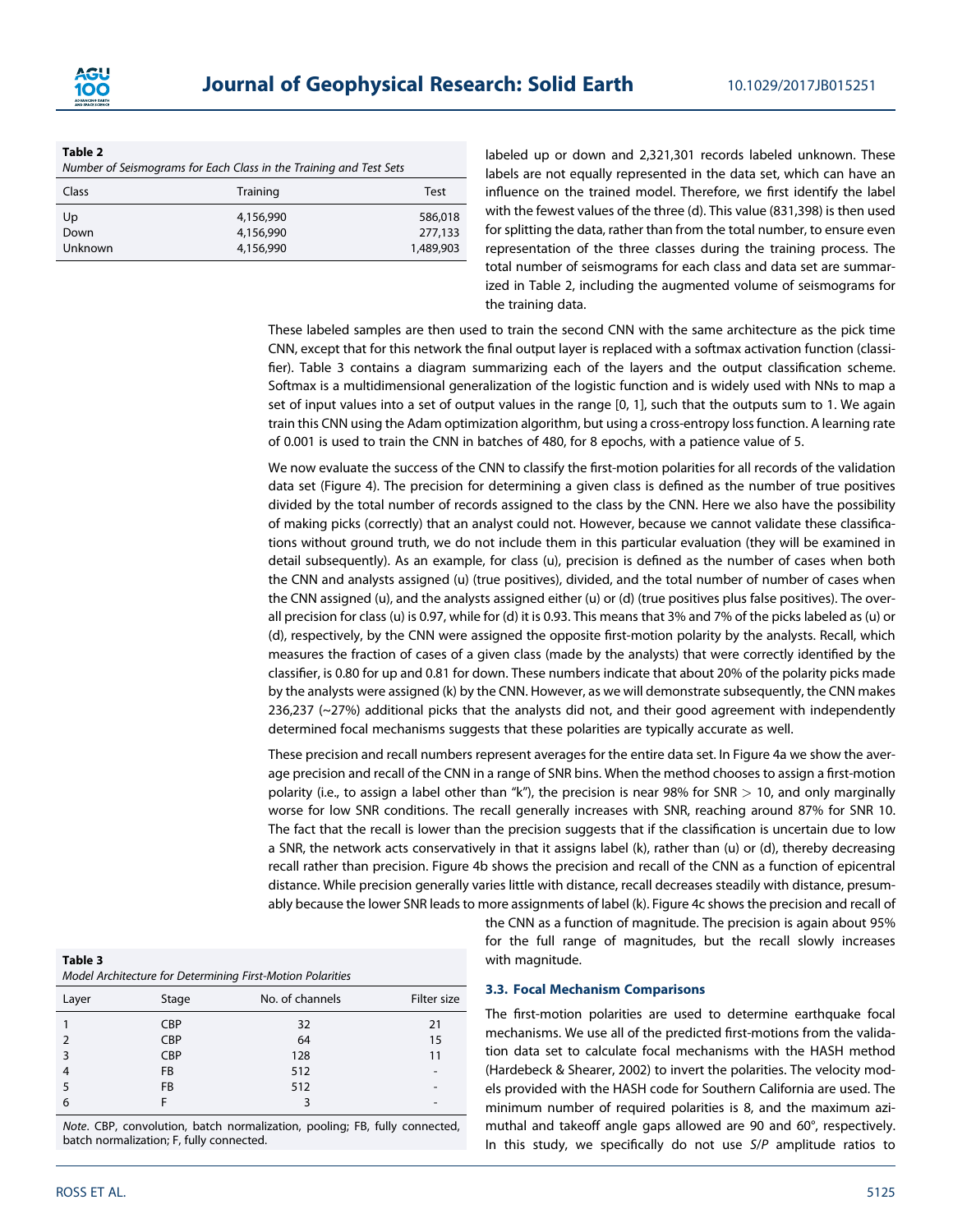



Figure 4. First-motion polarity classification results. Precision and recall as a function of signal-to-noise ratio (SNR), epicentral distance, and magnitude. Up and down first-motion picks have an average precision of more than 95%.

constrain the focal mechanisms in order to allow direct evaluation of the quality and number of mechanisms by adding first motions from the CNN.

HASH determines focal mechanism quality based on uncertainty in the fault plane and assigns quality labels of A–F. We compare our results to focal mechanisms produced from manually determined polarities made by SCSN analysts, using all mechanisms with A–D quality. Of the 148,439 events in the test data set, 4,613 events in the SCSN FM catalog had quality A–D, whereas 6,003 events in the CNN data set did. For all four quality classes the CNN data set reached higher numbers of events. Specifically, the number of events with A, B, C,



Figure 5. Comparison of focal mechanism quality between automated (CNN) and manual data sets (SCSN). The percentage of misfitting polarities is defined per event using the best fitting focal mechanism. The CNN leads to more focal mechanisms determined overall, and they are of higher quality than those from the manually picked data.

and D qualities increased by 84%, 90%, 51%, and 18%, respectively. Thus, the highest quality grades increased by the highest percentage. These results demonstrate that the CNN classifier determines firstmotion polarities in such a reliable manner that the resulting catalog contains almost double the number of high-quality FMs as a catalog based on human polarity determinations.

To further investigate the quality of the focal mechanism catalogs, we examine the percentage of misfitting polarities for the best fit ting focal mechanism of each event. Here a value of 0% indicates that all the polarities are the same sign as the theoretical radiation pattern of the focal mechanism. Figure 5 contains histograms of this metric for all events, for both the SCSN catalog (red) and the CNN catalog (black). The CNN has significantly fewer values with misfit percentages greater than 30%, and nearly twice as many values where misfit percentages are smaller than 10%, relative to the SCSN catalog. Since the same threeparameter model (strike, dip, and rake) is fit to both data sets for the same events, these results indicate that the CNN is able to make more picks than humans can, with even greater precision.

### 3.4. Using the Trained Networks for Future Processing

The methodology as described insofar has focused on the details for training convolutional networks as well as the performance as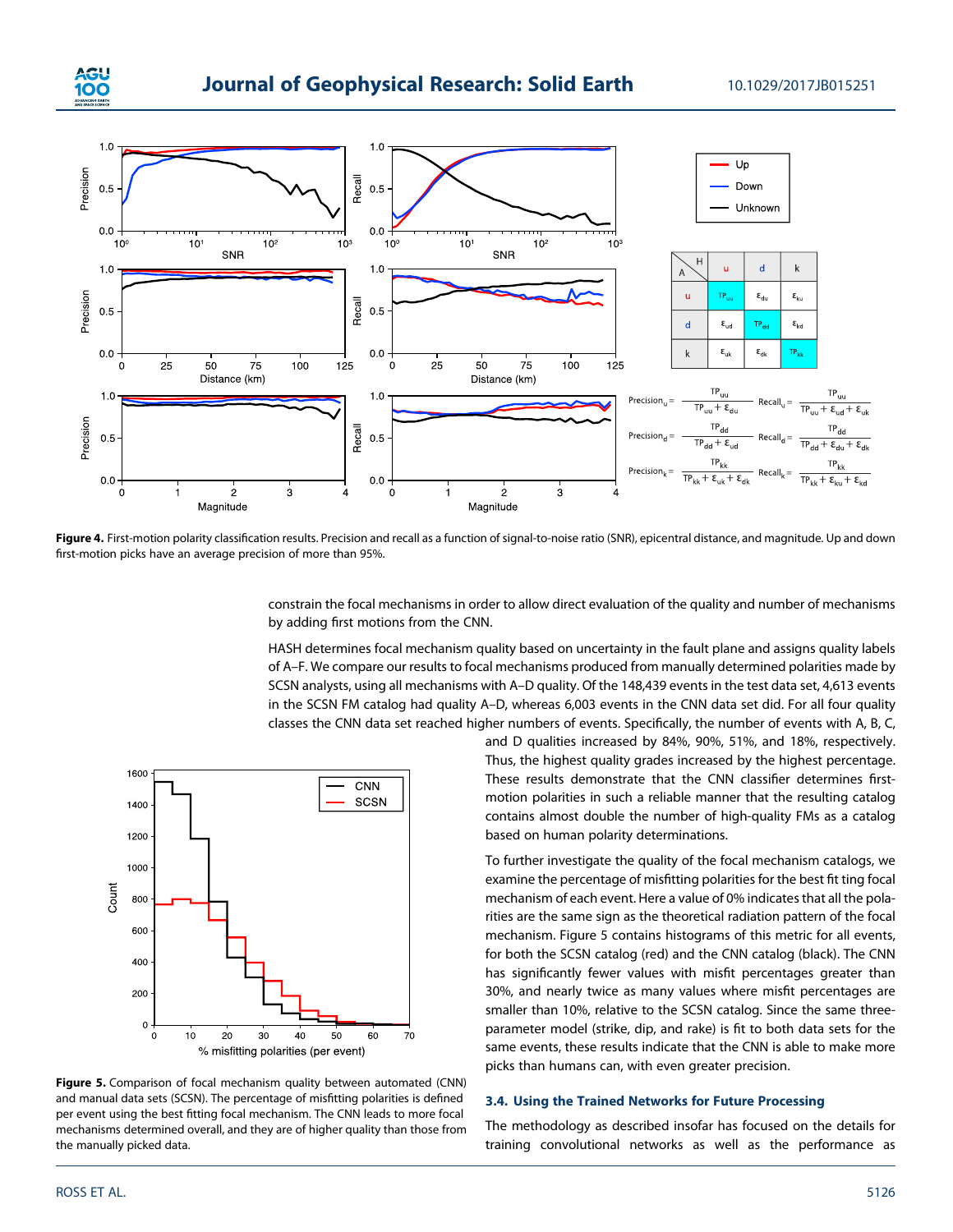applied to specific validation records. Here we discuss how the trained networks might be utilized in practice. These networks were not designed to detect earthquakes; rather they were optimized to precisely measure specific P wave attributes assuming that the earthquake has already been detected beforehand. Thus, some method must be utilized to reliably detect earthquakes in the continuous data as an initial step. After that, the data must be filtered between 1 and 20 Hz and resampled (if necessary) to 100 Hz.

Since the networks require a 4 s window of data as input, this window must be chosen somehow. One simple solution is to use 1-D traveltime predictions to define the center of the feature window, with the SNR being checked to ensure that the window was not only noise. Alternatively, an STA/LTA detector could be used with a simple trigger threshold (e.g., 5.0) to define the window center. This issue is primarily for the arrival picking CNN, as it always returns a value regardless of whether any signal is present in the window. The first-motion classifier, however, was designed to label windows as undefined if the SNR is too low, and therefore is generally not susceptible to these issues. In a real-time seismic processing system, these networks could be triggered once an earthquake has been detected. CNN architectures could also be used for earthquake detection (Perol et al., 2018).

Training a convolutional network is computationally demanding, and in this study, we utilized three NVIDIA GTX 1060 GPUs to accomplish this. GPUs are well suited for the massively parallel floating point arithmetic that deep learning requires; however, for forward prediction and classification of individual seismograms, a multicore central processing unit may still work sufficiently depending on the amount of data to be processed. Modern GPUs have sizable memory, which can enable large numbers of seismograms to be processed simultaneously with limited transfer between the central processing unit and GPU. The performance of the algorithms, however, is highly dependent on the hardware itself, with GPU technology rapidly improving by the year.

### 4. Discussion

Phase arrival times are generally the first type of information determined about an earthquake and form the basis for a wide range of subsequent seismological measurements. Improvements in the methods used for measuring these quantities can propagate into every subsequent measurement, including locations, magnitudes, and source properties. The typical approach to automated phase picking in seismology has been to calculate characteristic functions that are likely to indicate a phase arrival. Here we instead treat the problem as one of image recognition, in which CNNs were trained to learn the general characteristics of P wave onsets. We forgo the process of feature extraction, and instead use the seismogram directly as an input with only minor preprocessing. This enables the problem to be solved in a manner analogous to how a human would solve it.

When working with CNN, there are many choices to be made for parameters and algorithms involved in the training process. Some of the parameters were chosen from trial and error, while others were more rigorously tested over a specific range. The window length of the seismograms was chosen to be 4 s to enable the window center to be defined using predicted arrival times from a 1-D model, while being tolerant of velocity model uncertainty. However, values in the range 2–6 s also lead to similar results. For the model parameters, we explored various configurations and settled on the final model because it provided the best results against the analyst-picked data. CNN model construction is presently a very active subject of research, and designs are generally chosen through experimentation, since the ground truth can be used for direct validation of a model architecture. Other individuals may use the same training data and find a better model in the future. To this end, we provide the full training and validation data set as a single compact hdf5 file so that anyone interested in improving upon our CNN design can use the exact same data for training and testing. Having a standardized seismological data set will ensure that the results of future algorithms proposed are translatable between studies.

The choices necessary for designing a CNN architecture, however, only determine the general problem set up and represent rather soft constraints on how the regression and classification is performed. The more traditional automated picking methods, on the other hand, typically involve hard thresholds, e.g., a trigger threshold for the characteristic function, and these are often difficult to optimize in a systematic way. The ability of CNN to work directly with seismograms to systematically optimize decision boundaries is one of the main reasons why such approaches can outperform the traditional methods.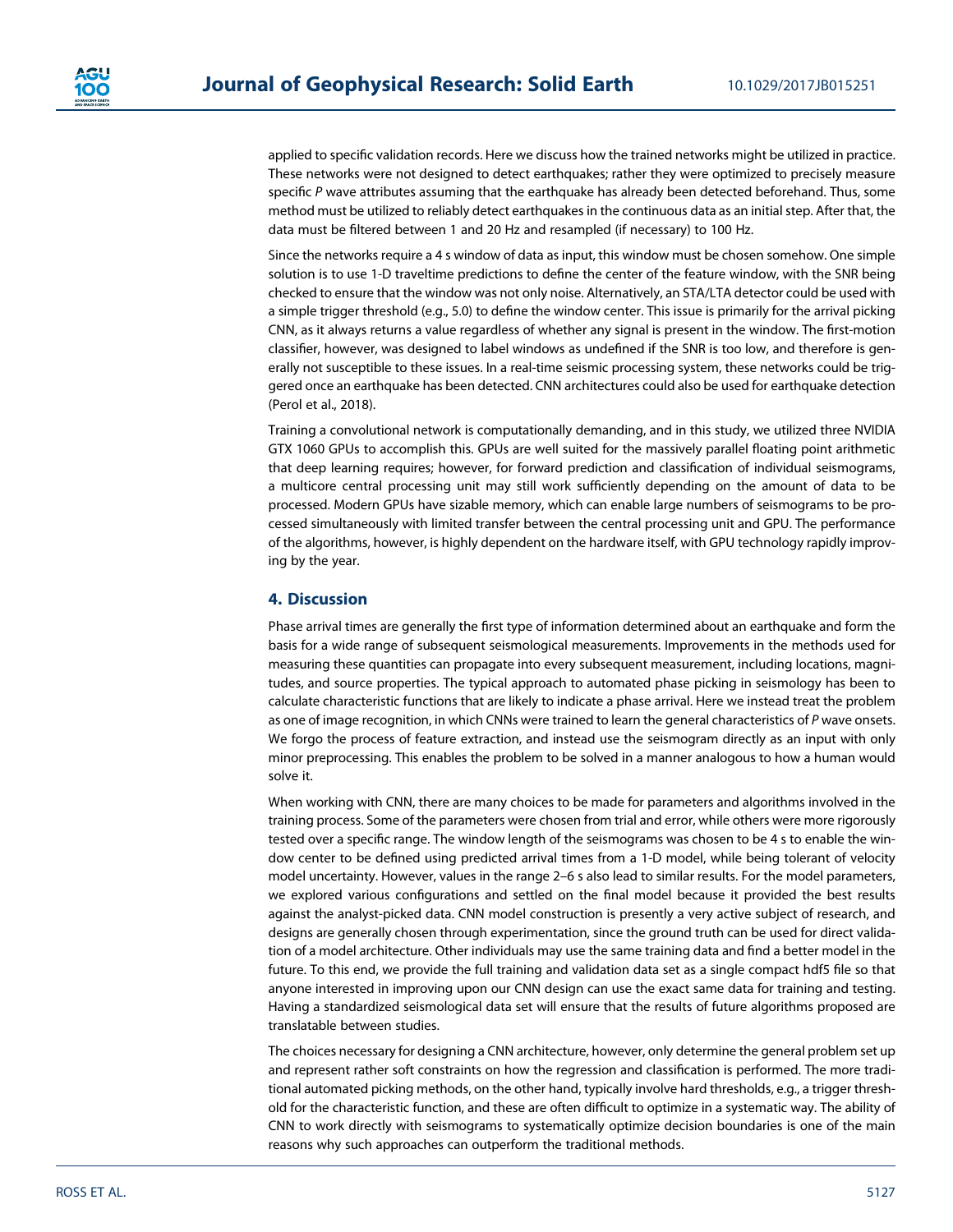

Phase picking and first-motion classification on noisy waveform data are often difficult tasks even for humans to perform, and therefore, handmade picks and first motions are also imperfect. It is reasonable to assume that handmade P wave picks are probably only accurate to within a few samples for most seismograms, depending heavily on the SNR at the onset itself. This is because the true onset for many seismograms may in fact be beneath the noise level, and therefore only known to within some subjective uncertainty range. Since the  $P$  wave picks made by the CNN are within this same uncertainty range, this means that the picks are indistinguishable in quality from those made by human beings at a statistical level. There is some evidence that handmade first-motion polarities are only correct about 80–90% of the time (Hardebeck & Shearer, 2002), likely also resulting from the first swing of the  $P$  wave actually being below the noise level. Incorrect assignments of the manual first-motion polarities would result in the precision of the CNN being lowered in our tests. The first-motion polarities determined by the CNN have precision and recall of about 95% and 80%, respectively, but the method made 30% more measurements that the analysts could not. Since there is no ground truth for these extra cases, we evaluated the overall quality of the CNN determined data set against the analyst determined data set by inverting for focal mechanisms. As with the P wave picks, this analysis suggest that the first-motion polarities determined by the CNN are indistinguishable in quality from what a human expert can do, and are arguably even more accurate.

In this study, we trained two CNNs from millions of records that were laboriously hand-picked and labeled over a period of almost two decades. Since the training process results in the CNN learning how to make the same decisions that the SCSN analysts made, these networks can therefore be viewed as containing the full knowledge of the data archives inside of them. Thus, each future automated pick will draw on the collective experience of the analysts at the network, which can only improve with more data in the future.

#### Acknowledgments

This study was performed using TensorFlow. Data used in this study were collected by the Caltech/USGS Southern California Seismic Network, [doi:10.7914/SN/CI,](https://doi:10.7914/SN/CI) and distributed by the Southern California Earthquake Center, [doi:10.7909/C3WD3xH1.](https://doi:10.7909/C3WD3xH1) The study was supported by the Gordon and Betty Moore Foundation and NSF award EAR-1550704. There are no real or perceived financial conflicts of interest for any author. Both the trained CNN model, and the entire waveform data set (a single HDF5 file), and the produced focal mechanism catalog are available from the Southern California Earthquake Data Center <[http://scedc.](http://scedc.caltech.edu/) [caltech.edu/](http://scedc.caltech.edu/)>.

#### **References**

- Allam, A. A., & Ben-Zion, Y. (2012). Seismic velocity structures in the southern California plate-boundary environment from double-difference tomography. Geophysical Journal International, 190(2), 1181–1196.<https://doi.org/10.1111/j.1365-246X.2012.05544.x>
- Allen, R. (1982). Automatic phase pickers: Their present use and future prospects. Bulletin of the Seismological Society of America, 72(6B), S225–S242.
- Allen, R. M., & Kanamori, H. (2003). The potential for earthquake early warning in Southern California. Science, 300(5620), 786-789. [https://doi.](https://doi.org/10.1126/science.1080912) [org/10.1126/science.1080912](https://doi.org/10.1126/science.1080912)
- Baer, M., & Kradolfer, U. (1987). An automatic phase picker for local and teleseismic events. Bulletin of the Seismological Society of America, 77(4), 1437–1445.
- Baillard, C., Crawford, W. C., Ballu, V., Hibert, C., & Mangeney, A. (2014). An automatic kurtosis-based P- and S-phase picker designed for local seismic networks. Bulletin of the Seismological Society of America, 104(1), 394–409.<https://doi.org/10.1785/0120120347>
- Chen, C., & Holland, A. A. (2016). PhasePApy: A robust pure Python package for automatic identification of seismic phases. Seismological Research Letters, 87(6), 1384–1396.<https://doi.org/10.1785/0220160019>
- Chen, Y. (2018). Automatic microseismic event picking via unsupervised machine learning. Geophysical Journal International, 212(1), 88–102. <https://doi.org/10.1093/gji/ggx420>
- Di Stefano, R., Aldersons, F., Kissling, E., Baccheschi, P., Chiarabba, C., & Giardini, D. (2006). Automatic seismic phase picking and consistent observation error assessment: application to the Italian seismicity. Geophysical Journal International, 165(1), 121–134.
- Diehl, T., Deichmann, N., Kissling, E., & Husen, S. (2009). Automatic S-wave picker for local earthquake tomography. Bulletin of the Seismological Society of America, 99(3), 1906–1920.<https://doi.org/10.1785/0120080019>
- Gentili, S., & Michelini, A. (2006). Automatic picking of P and S phases using a neural tree. Journal of Seismology, 10(1), 39–63. [https://doi.org/](https://doi.org/10.1007/s10950-006-2296-6) [10.1007/s10950-006-2296-6](https://doi.org/10.1007/s10950-006-2296-6)
- Girshick, R., Donahue, J., Darrell, T., & Malik, J. (2014). Rich feature hierarchies for accurate object detection and semantic segmentation. In Proceedings of the IEEE Conference on Computer Vision and Pattern Recognition (pp. 580–587). Washington, DC: IEEE Computer Society.
- Hammer, C., Beyreuther, M., & Ohrnberger, M. (2012). A seismic-event spotting system for volcano fast-response systems. Bulletin of the Seismological Society of America, 102(3), 948–960.<https://doi.org/10.1785/0120110167>
- Hardebeck, J. L., & Shearer, P. M. (2002). A new method for determining first-motion focal mechanisms. Bulletin of the Seismological Society of America, 92(6), 2264–2276.<https://doi.org/10.1785/0120010200>
- Heaton, T. H. (1985). A model for a seismic computerized alert network. Science, 228(4702), 987–990. [https://doi.org/10.1126/](https://doi.org/10.1126/science.228.4702.987) [science.228.4702.987](https://doi.org/10.1126/science.228.4702.987)
- Hildyard, M. W., Nippress, S. E. J., & Rietbrock, A. (2008). Event detection and phase picking using a time-domain estimate of predominate period Tpd. Bulletin of the Seismological Society of America, 98(6), 3025–3032.<https://doi.org/10.1785/0120070272>
- Huber, P. J. (1964). Robust estimation of a location parameter. The Annals of Mathematical Statistics, 35(1), 73–101. [https://doi.org/10.1214/](https://doi.org/10.1214/aoms/1177703732) [aoms/1177703732](https://doi.org/10.1214/aoms/1177703732)
- loffe, S., & Szegedy, C. (2015). Batch normalization: Accelerating deep network training by reducing internal covariate shift. In ICML'15 Proceedings of the 32nd International Conference on International Conference on Machine Learning (Vol. 37, pp. 448–456). Retrieved from <http://proceedings.mlr.press/v37/ioffe15.html>. Lille, France: PMLR.
- Kingma, D. P., & Ba, J. (2014). Adam: A method for stochastic optimization. ArXiv:1412.6980 [Cs]. Retrieved from [http://arxiv.org/abs/](http://arxiv.org/abs/1412.6980) [1412.6980](http://arxiv.org/abs/1412.6980)
- Krizhevsky, A., Sutskever, I., & Hinton, G. E. (2012). ImageNet classification with deep convolutional neural networks. In F. Pereira, C. J. C. Burges, L. Bottou, & K. Q. Weinberger (Eds.), Advances in Neural Information Processing Systems (Vol. 25, pp. 1097–1105). Tahoe, NV.